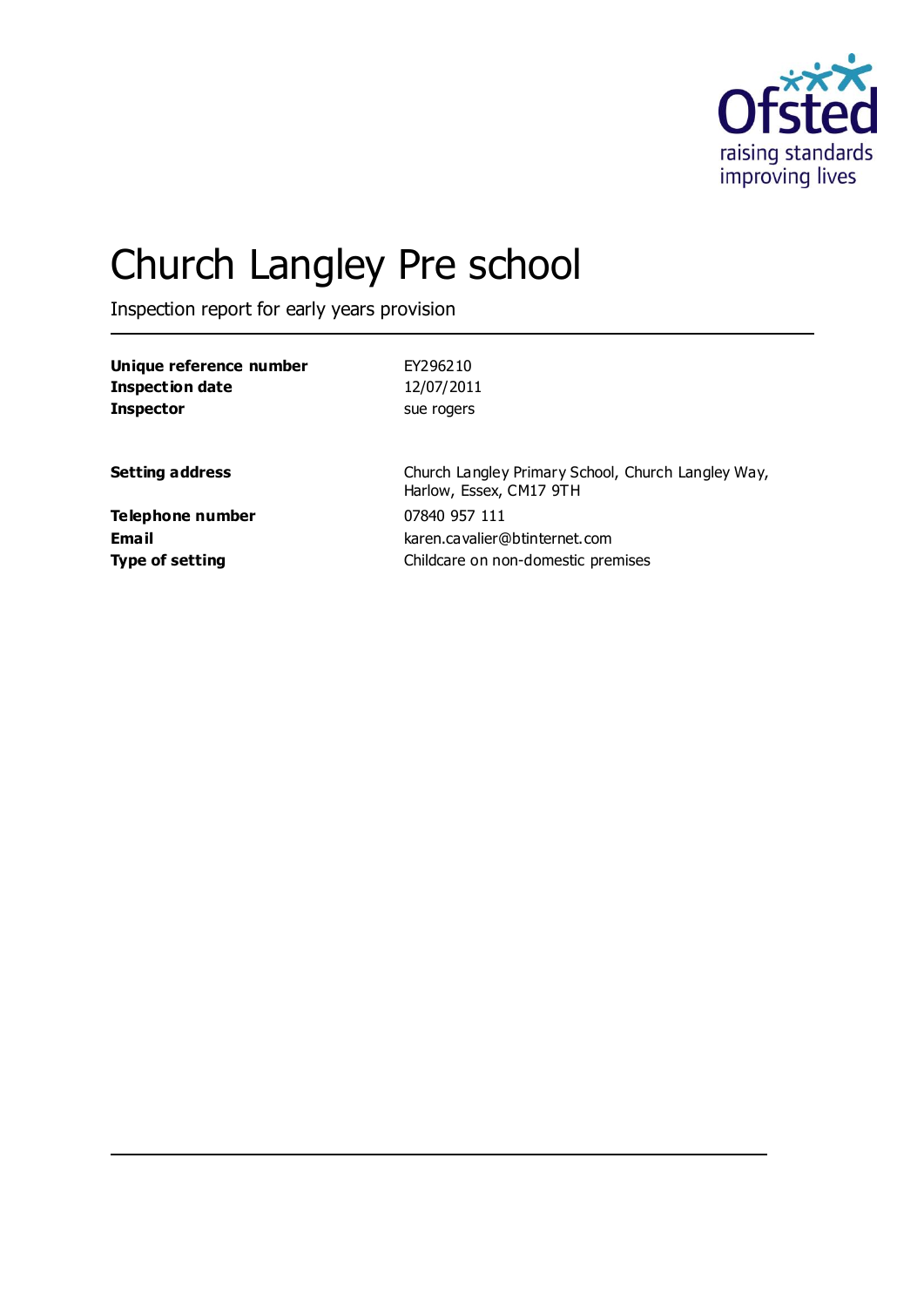The Office for Standards in Education, Children's Services and Skills (Ofsted) regulates and inspects to achieve excellence in the care of children and young people, and in education and skills for learners of all ages. It regulates and inspects childcare and children's social care, and inspects the Children and Family Court Advisory Support Service (Cafcass), schools, colleges, initial teacher training, work-based learning and skills training, adult and community learning, and education and training in prisons and other secure establishments. It assesses council children's services, and inspects services for looked after children, safeguarding and child protection.

If you would like a copy of this document in a different format, such as large print or Braille, please telephone 0300 123 1231, or email enquiries@ofsted.gov.uk.

You may copy all or parts of this document for non-commercial educational purposes, as long as you give details of the source and date of publication and do not alter the information in any way.

T: 0300 123 1231 Textphone: 0161 618 8524 E: enquiries@ofsted.gov.uk W: [www.ofsted.gov.uk](http://www.ofsted.gov.uk/)

© Crown copyright 2011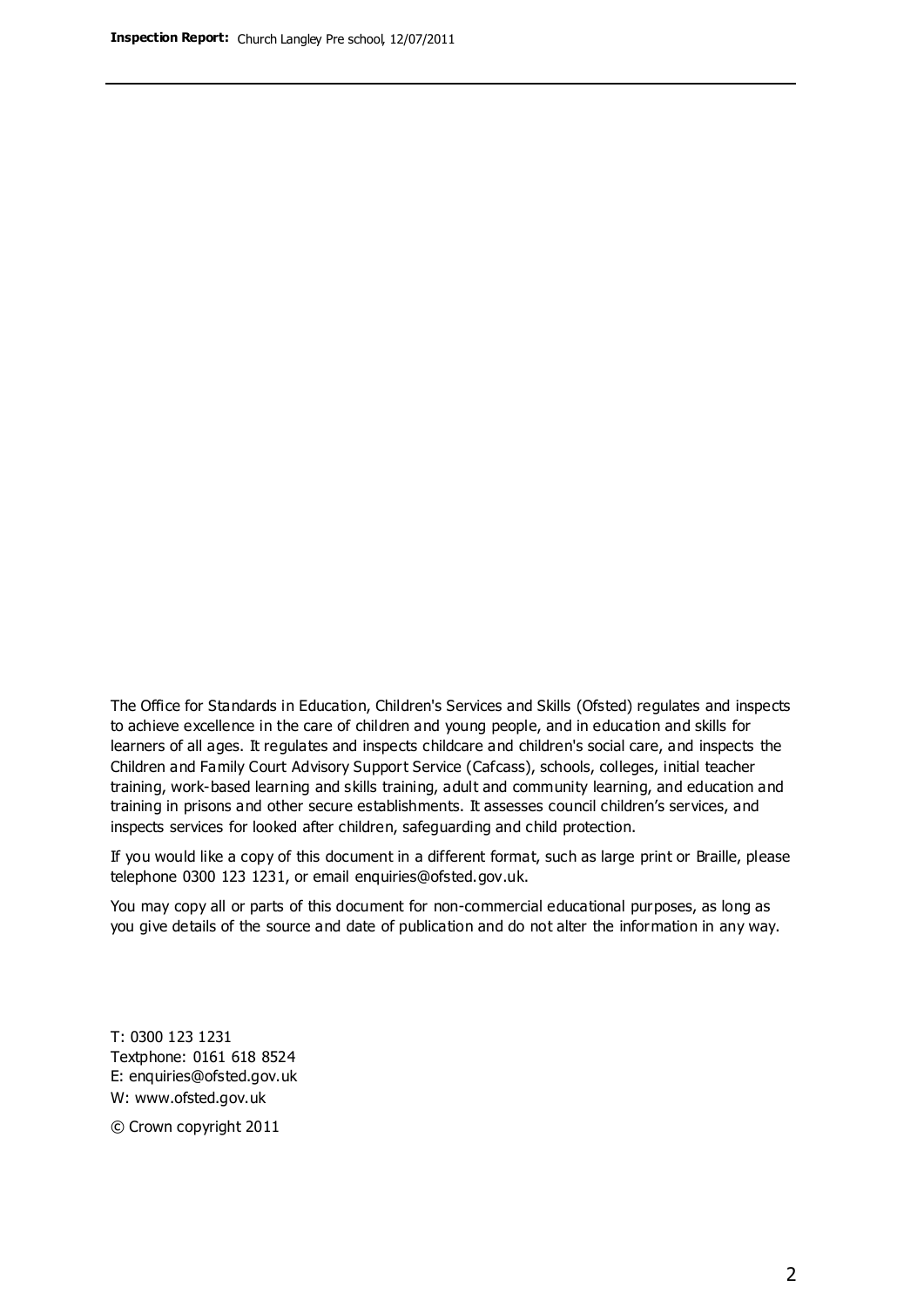## **Introduction**

This inspection was carried out by Ofsted under Sections 49 and 50 of the Childcare Act 2006 on the quality and standards of the registered early years provision. 'Early years provision' refers to provision regulated by Ofsted for children from birth to 31 August following their fifth birthday (the early years age group). The registered person must ensure that this provision complies with the statutory framework for children's learning, development and welfare, known as the *Early* Years Foundation Stage.

The provider must provide a copy of this report to all parents with children at the setting where reasonably practicable. The provider must provide a copy of the report to any other person who asks for one, but may charge a fee for this service (The Childcare (Inspection) Regulations 2008 regulations 9 and 10).

The setting also makes provision for children older than the early years age group which is registered on the voluntary and/or compulsory part(s) of the Childcare Register. This report does not include an evaluation of that provision, but a comment about compliance with the requirements of the Childcare Register is included in Annex B.

Please see our website for more information about each childcare provider. We publish inspection reports, conditions of registration and details of complaints we receive where we or the provider take action to meet the requirements of registration.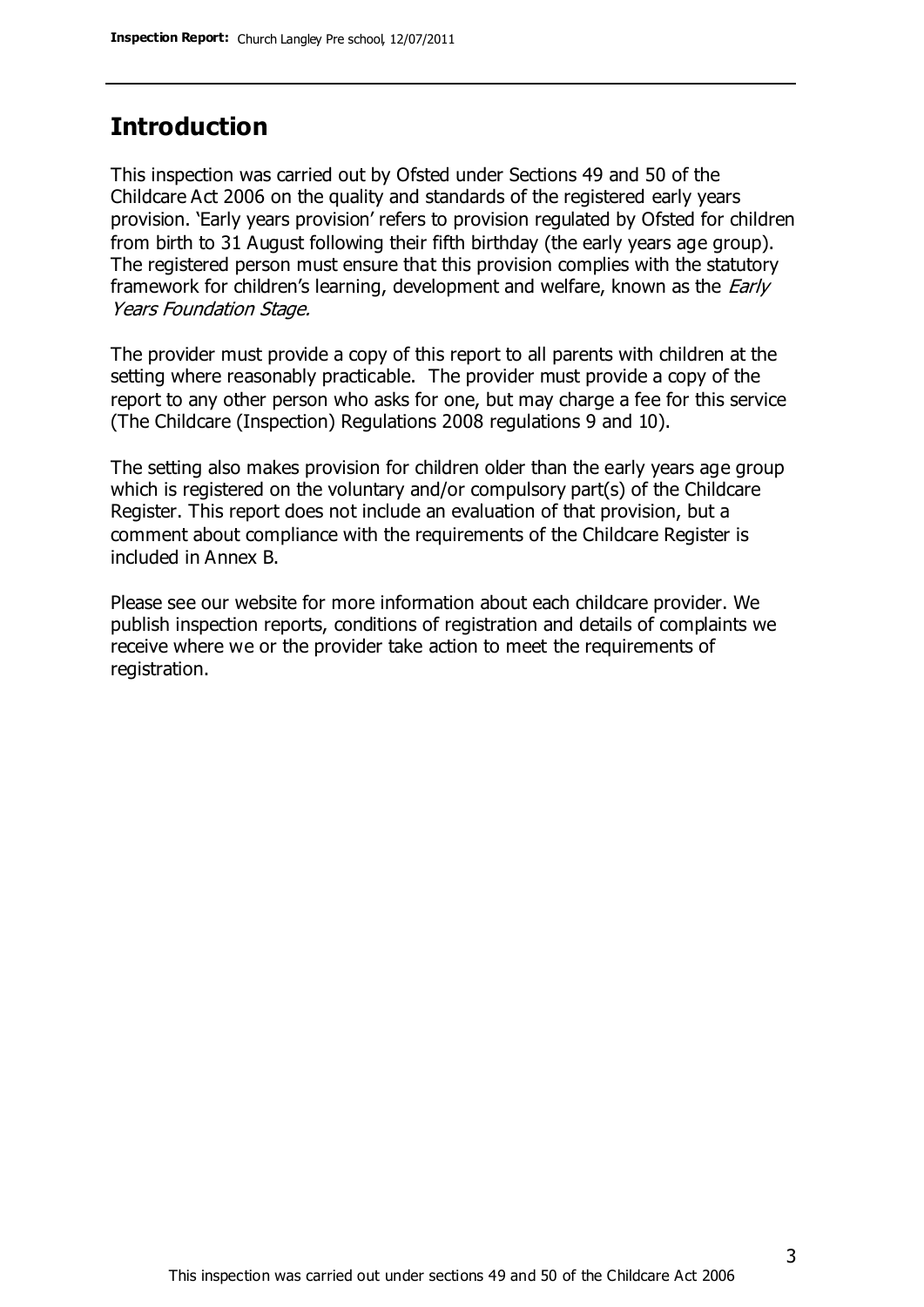# **Description of the setting**

Church Langley Pre-school is privately run. It was registered in 2004 and operates from two rooms in a demountable building at Church Langley Primary School in Harlow, Essex. There are three steps at the front of the building and ramps for easier access. The setting serves the local area.

A maximum of 40 children may attend the setting at any one time. The setting is open each weekday during term time, from 9am until 12noon, with an optional lunch club from 12noon until 1pm. All children share access to a secure, enclosed, outdoor play area. There are currently 44 children aged from three to four years on roll. Of these, 28 children receive funding for nursery education. The setting is registered by Ofsted on the Early Years Register and the compulsory and voluntary parts of the Childcare Register. The setting supports children who speak English as an additional language.

There are seven members of staff who work with the children. Of these, four hold National Vocational Qualifications (NVQs) at level 3, two hold NVQs at level 4 and one member of staff is unqualified. The setting receives support from the local authority.

## **The overall effectiveness of the early years provision**

Overall the quality of the provision is good.

Children make good progress in this well attended and popular setting. Parents are included throughout all aspects of their child's development and the setting works well with partner agencies. All children are included in activities as staff have a good appreciation of their individual abilities. The premises, activities and resources are mostly used effectively to help promote children's learning and enjoyment. Most of the procedures are effective in ensuring children are kept safe and all staff have a good understanding of safeguarding issues. The system for measuring the success of the setting is progressing well and includes the opinions of parents, children and staff and through this the setting demonstrates that there is a good capacity for improvement.

# **What steps need to be taken to improve provision further?**

To meet the specific requirements of the EYFS, the registered person must:

12/08/2011

• ensure the risk assessment record clearly states when it was carried out, by whom, date of review and any action taken following a review or incident. (Documentation)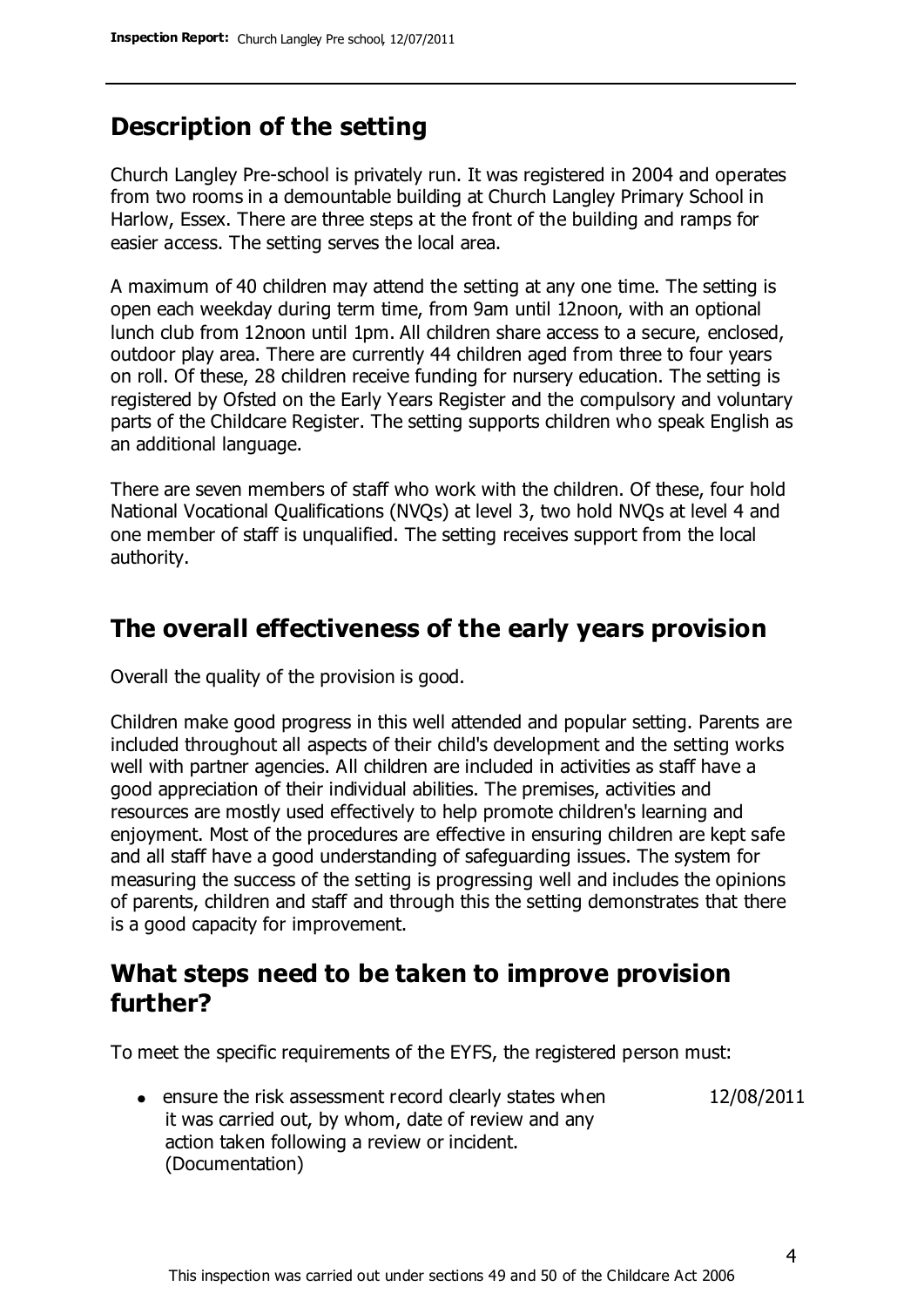To further improve the early years provision the registered person should:

develop further the outdoor environment to offer children greater opportunities to explore, use their senses, and be physically active.

# **The effectiveness of leadership and management of the early years provision**

Staff have a good understanding of safeguarding issues and have extended their knowledge through attending recent child protection training. There are effective procedures in place to ensure adults caring for children and having unsupervised access to them are suitably vetted, qualified and experienced. Records, policies and procedures are mostly in place to protect children's needs and are regularly reviewed. Although regular checks are made of the premises, the risk assessment does not state when it was carried out and by whom, which is a requirement. The well-motivated staff team supervise children well and give good priority to keeping children safe through careful vigilance and explanations. Through this children learn to take responsibility for their own safety.

The key worker system works well, ensuring that staff know the children well and plan effectively for their development. The indoor environment provides planned, purposeful play and exploration, which encourages children's learning and development. However, the outdoor space, which is popular with children, currently does not include a sufficiently broad range of opportunities for children to fully explore and use their senses.

Parents are kept well informed about the provision and about all aspects of their children's achievements and progress through the effective partnerships. The setting supports children's transitions well as they move to primary school. Visits to the different school are facilitated which promotes children's confidence. Parents speak positively about the setting and are actively encouraged in supporting their children's learning. There are good systems in place to support children who have special educational needs and/or disabilities and who speak English as an additional language. The committed staff group are united in their approach as they support children's learning and work well together. Self-evaluation is becoming securely embedded and involves the views of staff, parents and children. The setting works well with outside agencies and is able to access a range of support methods that further enhance children's care and raise their outcomes.

# **The quality and standards of the early years provision and outcomes for children**

Children enjoy their activities at this popular setting. Observations and assessments of what the children do and like are used to inform planning, which extends children's learning. This contributes towards their learning journeys which are well presented. Children are encouraged to voice their opinions throughout the sessions as staff are skilled in asking questions that provoke children's further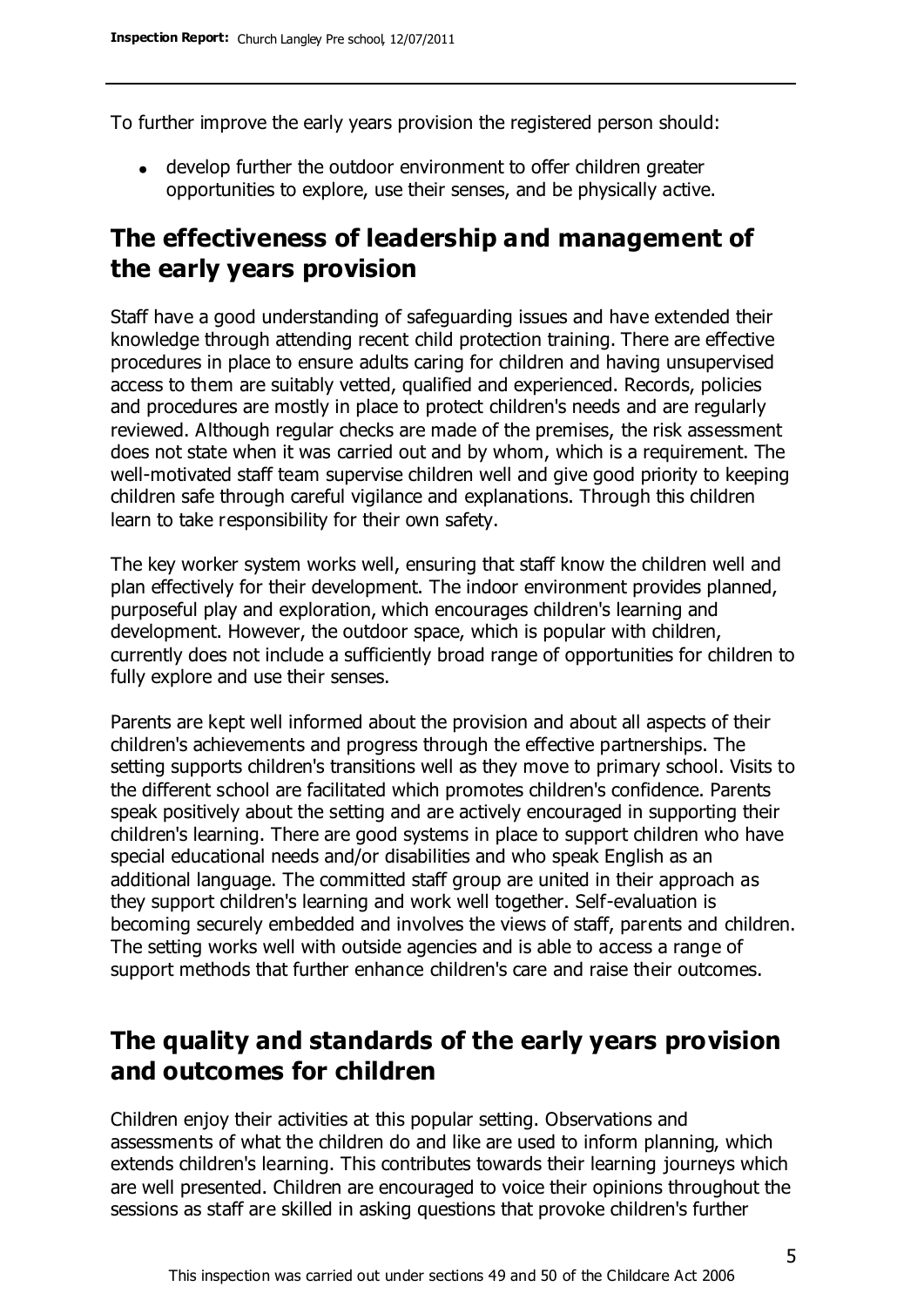discussion. Time is allocated during sessions so that children can discuss what they have enjoyed doing and what they would like to do in the future. This enables staff to plan activities that closely meet individual children's needs and encourages children's confidence.

Children create images using toy dough and extend their creativity by describing what they have made. They use a range of paints and mix colours directly onto some paper while watching how they make a range of shades. They practise drawing recognisable shapes and letters, which supports their early writing skills. Children are recognising their names as they register and sit together at snack time. This activity has been further expanded as children are now recognising their family names. A well stocked and comfortable book corner encourages children to enjoy reading activities. Children have a good appreciation of healthy lifestyles as they enjoy snacks of fruit and pitta bread and eat their packed lunches with other children. They pour their own drinks of water, which promotes their self-help skills and independence. Children who have recognised medical needs receive good care as staff have completed training provided by a health professional. Children have a good understanding of staying safe as they are supervised well at all times, know that they must listen to staff and take care of themselves and their environment.

Children enjoy singing traditional songs in a group at circle time and confidently accompany themselves with percussion instruments as they sing independently. The programme for problem solving, reasoning and numeracy is well considered. Children are recognising numerals, and are learning how to add and subtract numbers. This enables children to make sense of their environment as they count the number of children in the group as they arrive and leave the building. Generally children behave well and are learning to take responsibility for their actions by considering others while they play and by forming firm friendships. They recognise their play is enhanced when they include others, which promotes their feelings of safety. They skilfully use tools and wheeled toys as they use the outdoors and devise imagined scenarios which develops their communication skills. They creatively use waffle blocks as they create recognisable shapes that include the shape of a sea horse.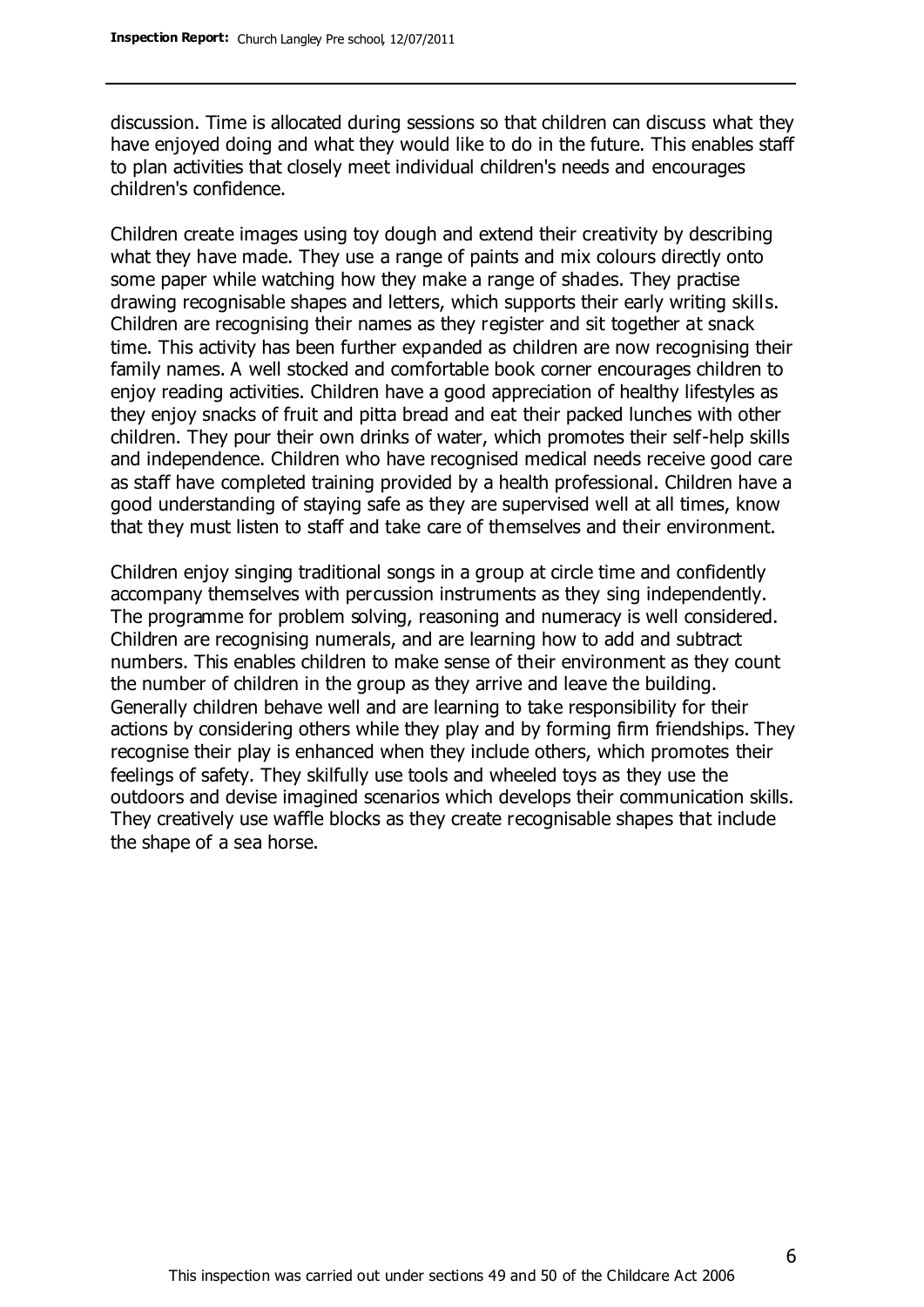# **Annex A: record of inspection judgements**

#### **The key inspection judgements and what they mean**

Grade 1 is Outstanding: this aspect of the provision is of exceptionally high quality Grade 2 is Good: this aspect of the provision is strong Grade 3 is Satisfactory: this aspect of the provision is sound Grade 4 is Inadequate: this aspect of the provision is not good enough

### **The overall effectiveness of the early years provision**

| How well does the setting meet the needs of the<br>children in the Early Years Foundation Stage? |  |
|--------------------------------------------------------------------------------------------------|--|
| The capacity of the provision to maintain continuous                                             |  |
| improvement                                                                                      |  |

### **The effectiveness of leadership and management of the early years provision**

| The effectiveness of leadership and management of the             |  |
|-------------------------------------------------------------------|--|
| <b>Early Years Foundation Stage</b>                               |  |
| The effectiveness of leadership and management in embedding       |  |
| ambition and driving improvement                                  |  |
| The effectiveness with which the setting deploys resources        |  |
| The effectiveness with which the setting promotes equality and    |  |
| diversity                                                         |  |
| The effectiveness of safeguarding                                 |  |
| The effectiveness of the setting's self-evaluation, including the |  |
| steps taken to promote improvement                                |  |
| The effectiveness of partnerships                                 |  |
| The effectiveness of the setting's engagement with parents and    |  |
| carers                                                            |  |

## **The quality of the provision in the Early Years Foundation Stage**

The quality of the provision in the Early Years Foundation Stage  $\vert$  2

## **Outcomes for children in the Early Years Foundation Stage**

| <b>Outcomes for children in the Early Years Foundation</b>    |  |
|---------------------------------------------------------------|--|
| <b>Stage</b>                                                  |  |
| The extent to which children achieve and enjoy their learning |  |
| The extent to which children feel safe                        |  |
| The extent to which children adopt healthy lifestyles         |  |
| The extent to which children make a positive contribution     |  |
| The extent to which children develop skills for the future    |  |

Any complaints about the inspection or report should be made following the procedures set out in the guidance available from Ofsted's website: www.ofsted.gov.uk